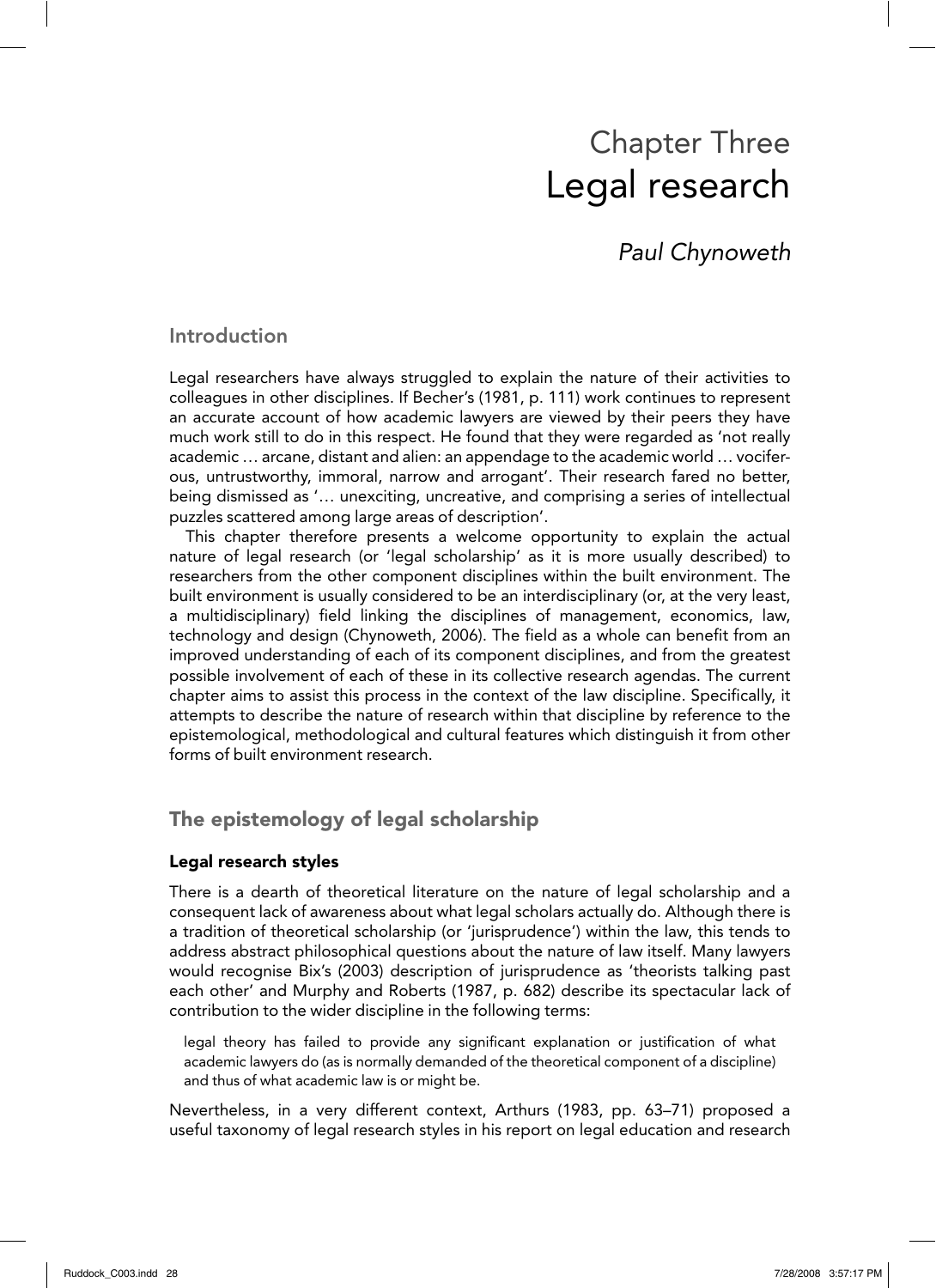

**Figure 3.1** Legal research styles (Arthurs, 1983).

in Canada. This has informed the analysis in this chapter and is represented as a matrix in Figure 3.1. It will be seen that the vertical axis of the matrix represents the familiar distinction between pure research which is undertaken for a predominantly academic constituency, and applied work which generally serves the professional needs of practitioners and policy makers. However, in the present context, the more interesting distinction is that between doctrinal and interdisciplinary research which is represented by the horizontal axis.

## **Doctrinal legal research**

Doctrinal research (on the right in Figure 3.1) is concerned with the formulation of legal 'doctrines' through the analysis of legal rules. Within the common law jurisdictions legal rules are to be found within statutes and cases (the sources of law) but it is important to appreciate that they cannot, in themselves, provide a complete statement of the law in any given situation. This can only be ascertained by applying the relevant legal rules to the particular facts of the situation under consideration.

As will be discussed below in the section on methodology, deciding on which rules to apply in a particular situation is made easier by the existence of legal doctrines (e.g., the doctrine of consideration within the law of contract). These are systematic formulations of the law in particular contexts. They clarify ambiguities within rules, place them in a logical and coherent structure and describe their relationship to other rules. The methods of doctrinal research are characterised by the study of legal texts and, for this reason, it is often described colloquially as 'black-letter law'.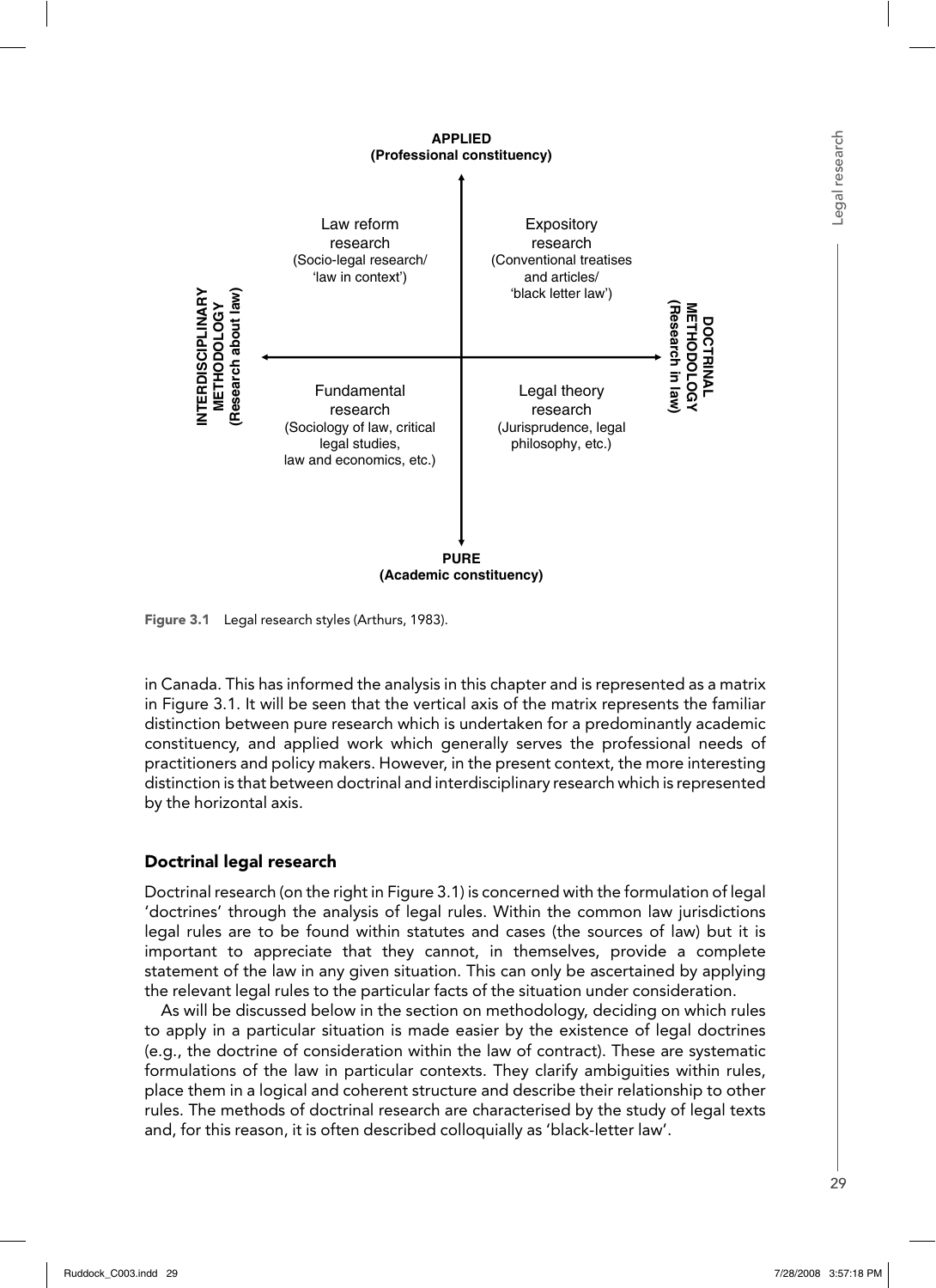#### **Normative character of doctrinal research**

Doctrinal research is therefore concerned with the discovery and development of legal doctrines for publication in textbooks or journal articles and its research questions take the form of asking 'what is the law?' in particular contexts. At an epistemological level this differs from the questions asked by empirical investigators in most other areas of built environment research.

This is perhaps most obvious in a comparison with research in the natural sciences which typically seeks to explain natural phenomena through studying the causal relationships between variables. Epistemologically, this is clearly very different from the interpretive, qualitative analysis required by doctrinal research. Although the interpretive nature of the process bears a superficial resemblance to the verstehen tradition of the social sciences (Schwandt, 2000), there are actually fundamental epistemological differences between doctrinal analysis and all styles of scientific research.

Scientific research, in both the natural and social sciences, relies on the collection of empirical data, either as a basis for its theories, or as a means of testing them. In either case, therefore, the validity of the research findings is determined by a process of empirical investigation. In contrast, the validity of doctrinal research findings is unaffected by the empirical world.

Legal rules are normative in character as they dictate how individuals ought to behave (Kelsen, 1967). They make no attempt either to explain, predict, or even to understand human behaviour. Their sole function is to prescribe it. In short, doctrinal research is not therefore research about law at all. In asking 'what is the law?' it takes an internal, participant-orientated epistemological approach to its object of study (Hart, 1961) and, for this reason, is sometimes described as research in law (Arthurs, 1983).

As will be described below, the actual process of analysis by which doctrines are formulated owes more to the subjective, argument-based methodologies of the humanities than to the more detached data-based analysis of the natural and social sciences. The normative character of the law also means that the validity of doctrinal research must inevitably rest upon developing a consensus within the scholastic community, rather than on an appeal to any external reality.

#### **Interdisciplinary research**

In practice, even doctrinal analysis usually makes at least some reference to other, external, factors as well as seeking answers that are consistent with the existing body of rules. For example, an uncertain or ambiguous legal ruling can often be more easily interpreted when viewed in its proper historical or social context, or when the interpreter has an adequate understanding of the industry or technology to which it relates. As the researcher begins to take these extraneous matters into account, the enquiry begins to move leftwards along the horizontal axis in Figure 3.1, in the direction of interdisciplinary research.

There comes a point, towards the left-hand side of the matrix, when the epistemological nature of the research changes from that of internal enquiry into the meaning of the law to that of external enquiry into the law as a social entity. This might involve, for example, an evaluation of the effectiveness of a particular piece of legislation in achieving particular social goals or an examination of the extent to which it is being complied with.

In taking an external view of the law, each of these examples could be described as research about law rather than research in law. As one continues to move leftwards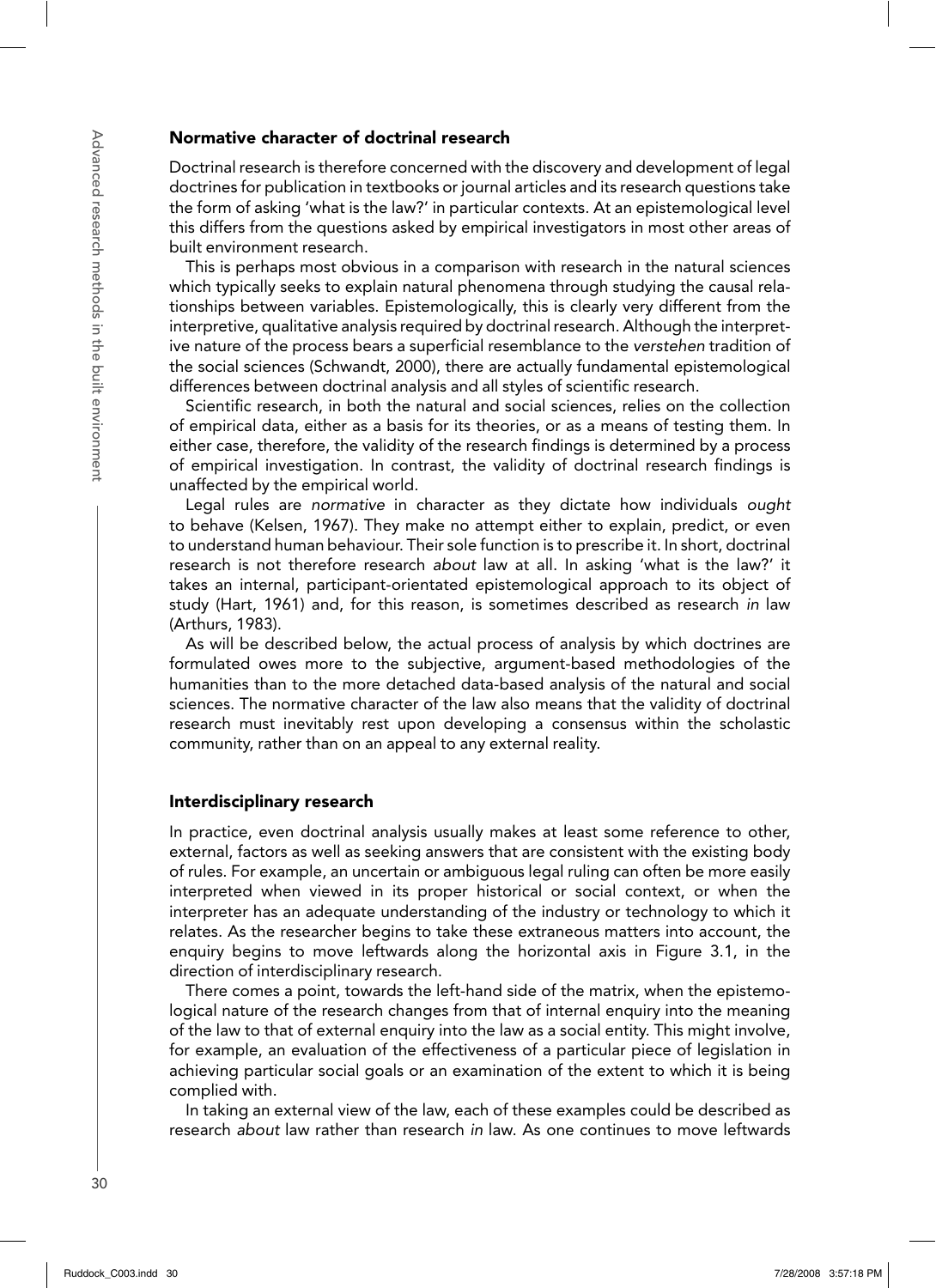along the axis one encounters a greater willingness to embrace the epistemologies and methodologies of the social sciences.

#### **Pure and applied legal research**

Finally, let us return to the distinction between pure and applied legal research represented by the vertical axis in Figure 3.1. Within the context of interdisciplinary legal research (to the left of Figure 3.1) this distinction, in one sense, simply represents that between pure academic knowledge about the operation of the law (at the bottom of the diagram), and knowledge of the same kind which has been produced with a particular purpose in mind (at the top). The purpose of the latter will generally be to facilitate a future change, either in the law itself, or in the manner of its administration. Arthurs (1983) therefore describes this latter category of research as 'law reform research'. The terms 'law in context' and, increasingly, 'socio-legal research' are more often used in the UK. He distinguishes these forms of research from the production of pure, academic knowledge which he refers to as 'fundamental research'.

In fact, there is also a strong correlation between pure, fundamental research and the willingness (indeed, the motivation) of researchers in these areas to question not simply the operation of law, but also its underlying philosophical, moral, economic and political assumptions. Research of this nature takes many forms but would include the Sociology of Law as well as the (left wing) Critical Legal Studies and (right wing) Law and Economics movements.

The applied form of doctrinal research (to the right of Figure 3.1) is concerned with the systematic presentation and explanation of particular legal doctrines and is therefore referred to as the 'expository' tradition in legal research. This form of scholarship has always been the dominant form of academic legal research (Card, 2002) and has an important role to play in the development of legal doctrines through the publication of conventional legal treatises, articles and textbooks.

When doctrinal research is undertaken in its pure form it is variously described as legal theory, jurisprudence, or (occasionally) legal philosophy. The limitations of this form of research in defining the nature of law as an academic discipline have already been noted. Nevertheless, although rarely used as a practical basis for legal analysis, it does provide insights into the nature of the legal methodologies actually employed by lawyers and legal scholars and this will be considered in the next section.

# **In search of a methodology**

#### **Significance of the doctrinal tradition**

The dominance of the expository, doctrinal tradition in legal scholarship has already been noted. However, it is important to understand that this is not simply a single, isolated category of scholarship. Some element of doctrinal analysis will be found in all but the most radical forms of legal research.

For example, although law reform research appears as a separate category within Figure 3.1, its practitioners emphasise the importance of traditional legal analysis within their socio-legal work (Cownie, 2004, p. 55). Indeed, even within socio-legal studies, it was once suggested that social scientists should be regarded as 'intellectual sub-contractors' who should be kept 'on tap, not on top' (Campbell and Wiles, 1976). Doctrinal analysis therefore remains the defining characteristics of academic legal research and the account which follows represents an attempt to describe the nature of the methodologies employed within it.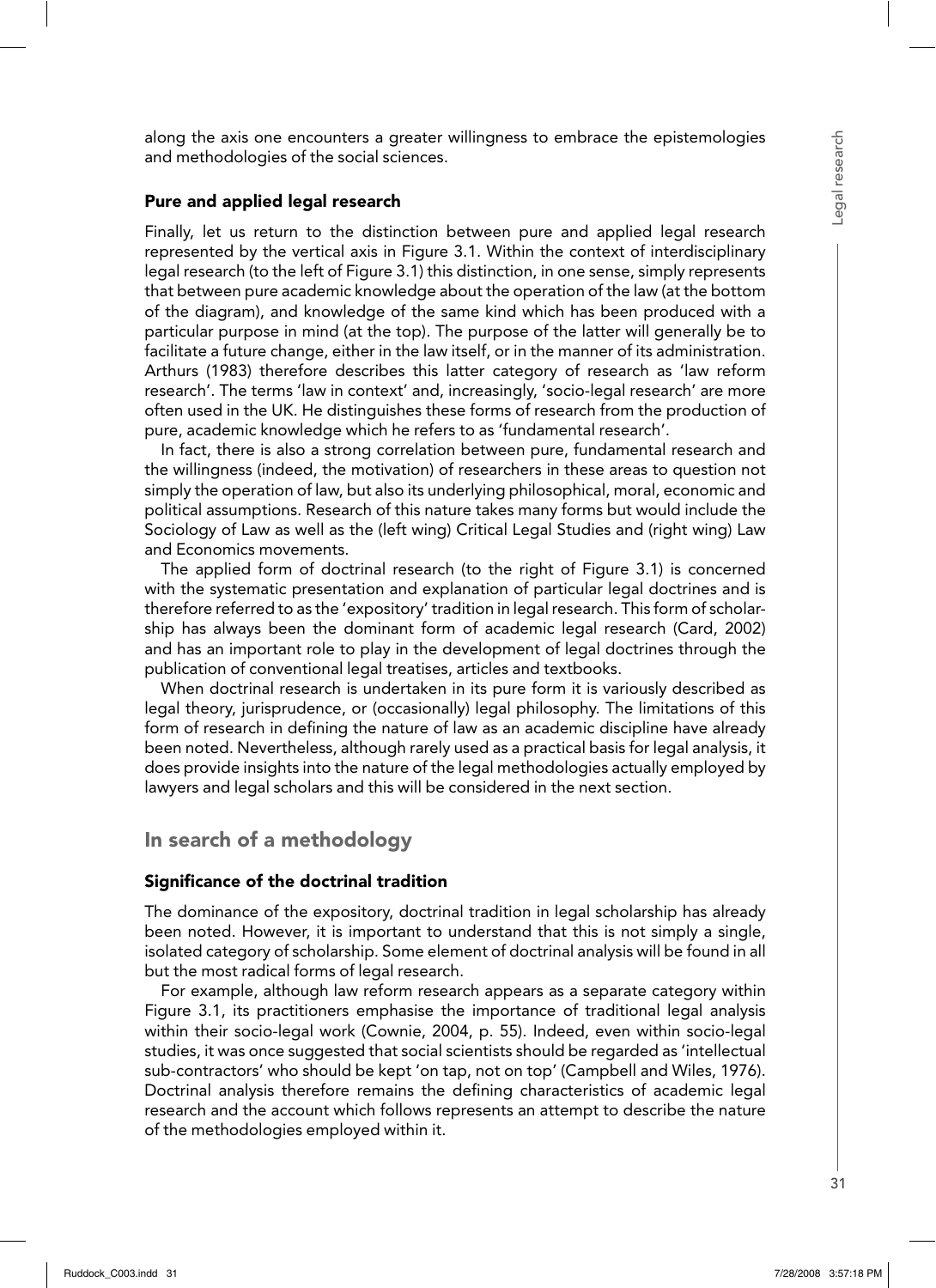The scale of the task is more daunting than readers may imagine. As already noted, the process of doctrinal analysis is more at home within the humanities than the sciences. Its approach involves the development of scholastic arguments for subsequent criticism and reworking by other scholars, rather than any attempt to deliver results which purport to be definitive and final. Any 'methodologies' in this type of research are therefore employed subconsciously by scholars (and by practising lawyers) who would most usually consider themselves to be involved in an exercise in logic and common sense rather than in the formal application of a methodology as understood by researchers in the scientific disciplines.

## **Doctrinal research methodology and deductive reasoning**

The starting point is to recognise that there is no fundamental distinction between the process of academic doctrinal analysis and the legal analysis undertaken by practising lawyers or judges. As already described, the aim, in each case, is to answer the question 'what is the law?' in a particular situation. In the case of practising lawyers or judges this will be a real and well-defined situation requiring an immediate answer to the question. For the legal scholar, the situation, or more likely the class of situations being considered, will be hypothetical and the purpose is to undertake a more in-depth analysis which is capable of informing the deliberations of practitioners and judges in future cases.

In either case, the initial process of applying a rule of law to a factual situation can be understood as an exercise in deductive logic. Most readers will need no explanation of this form of reasoning which, of course, also forms the basis of the scientific method. However, in a legal context, the familiar syllogism, comprising major premise, minor premise and conclusion, takes the following form:

- Major premise identifies a general rule of law which requires a specified legal outcome when particular facts are present in a situation.
- Minor premise describes a particular factual situation.
- Conclusion states whether the rule in the major premise therefore applies to the facts in the minor premise, and whether the specified legal outcome therefore takes effect.

By way of example, in English law, section 108 of the Housing Grants, Construction and Regeneration Act 1996 contains a general rule of law (the major premise) that a party to a construction contract is entitled to refer a dispute under the contract to adjudication. Therefore, where a particular dispute arises in a particular construction contract between a particular employer and a particular contractor (the minor premise) we can conclude, as a matter of deductive logic, that either party is entitled to refer that dispute to adjudication (conclusion).

## **Open texture of rules**

This, of course, is an idealised account of the process of legal reasoning. If the process were as simple, and as mechanistic as this, society would have no need for lawyers, and still less for legal scholarship. In reality, in almost all cases, the deductive model will fail, without further analysis, to produce a definitive answer to the question of what the law is in a given situation.

Legal rules, of necessity, have to be expressed in general terms and were famously described by Hart (1961) as having an 'open texture', and therefore capable of interpretation in more then one sense. In the context of the above example, there has, for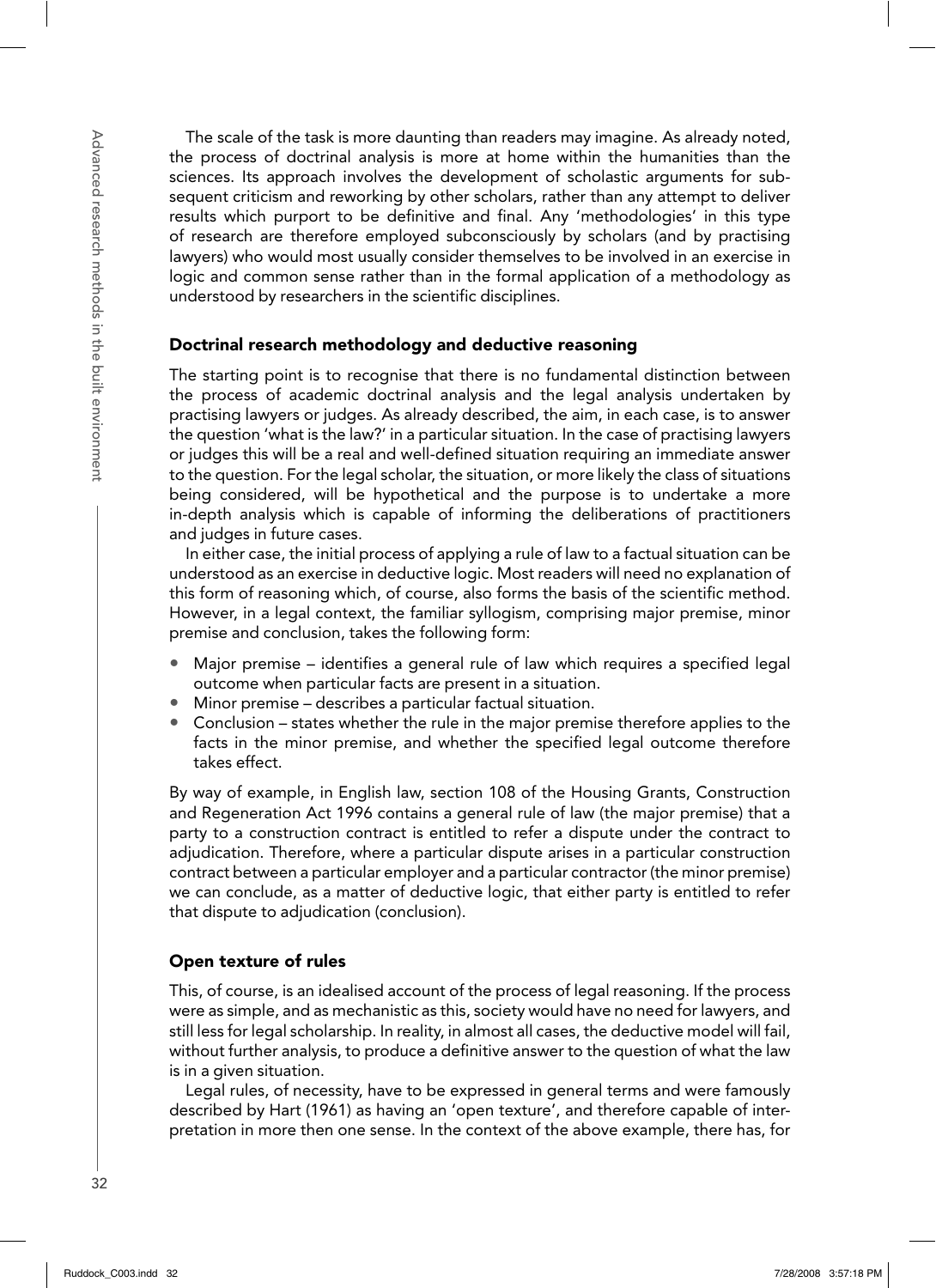instance, been considerable judicial and academic discussion over the meaning of 'dispute' in relation to construction adjudication. There will, therefore, often be an element of doubt as to whether a rule applies to a particular factual situation and this characteristic will, of course, be manipulated by the opposing parties and their lawyers in an attempt to achieve the outcome that is most favourable to their interests.

Although Hart (1961) concluded that judges exercise discretion in these so-called 'hard cases', their decisions are actually based on recognised patterns of reasoning employed within the legal community which are used to supplement the deductive model described above. Lawyers and legal scholars are therefore often able to predict the outcomes of future cases by employing, however subconsciously, the same patterns of reasoning that will eventually be used by the judiciary.

#### **Role of analogy**

The most widely used technique is undoubtedly the process of analogical reasoning. In contrast to deductive reasoning, which entails reasoning from a general rule to a specific case, analogy involves a process of reasoning from one specific case to another specific case. In those many situations where it is unclear whether a particular factual situation falls within the ambit of a rule, it can often be helpful to examine apparently similar cases which have previously come before the courts. If, upon examination, the facts of these cases are found to be sufficiently similar to the facts of the subject case then it can be concluded that the facts of the subject case should be treated by the courts in the same way. Most readers will be familiar with this process in the context of the operation of the common law doctrine of precedent.

The decision as to whether a case is sufficiently similar to another is ultimately a subjective one as no two cases are ever completely identical. Judges therefore have considerable scope to distinguish the facts of a subject case from those in an established precedent if they choose not to follow it. Nevertheless, this scope is not unlimited and Bell (1986, p. 48) has highlighted how judicial decision making in these circumstances is constrained by social conventions within the legal community which he describes as the 'rules of legal discourse'. He describes how these 'provide a framework lying outside the power of the reasoner within which he has to operate if his arguments are to count as legal justifications'. Judges are subject to these rules but so, of course, are lawyers and legal scholars who all participate in the same legal discourse, and who all desire their arguments to be taken seriously.

#### **Induction and legal formalism**

A third technique involves the use of inductive reasoning which can be described as the reasoning from specific cases to a general rule. This can be of particular assistance when a particular factual situation does not appear to be addressed directly by a legal rule at all and it therefore becomes necessary to 'fill the gap' in the law. As with inductive reasoning in the sciences a general proposition can sometimes be derived from a number of specific instances.

In the case of legal reasoning this involves the recognition of a new general rule which emerges from a number of earlier authorities which are then regarded simply as particular instances of the new rule. Donoghue v Stevenson [1932] AC 562 is the best-known example of this technique. Particular instances of negligence had been recognised by the courts for years before the famous snail in the ginger beer case came before the courts. However, it was not until Lord Atkin proposed his now well-known neighbour principle in this case that the tort of negligence was recognised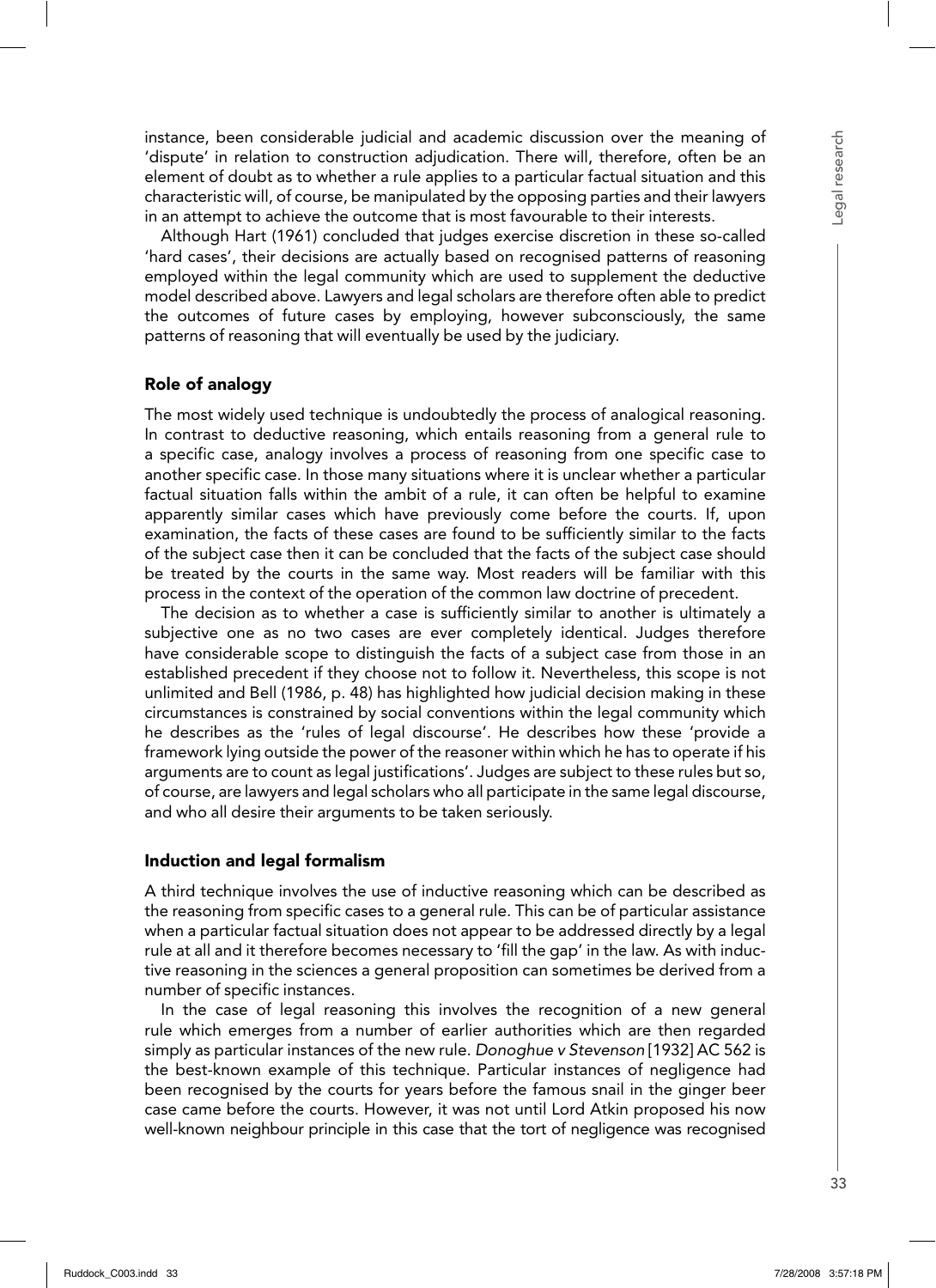as a more general rule, capable of being applied to novel fact situations which were not already described in the individual authorities then available. Once again, the capacity for developing new rules in this way will be regulated and limited by the recognised rules of legal discourse described above.

A variety of other techniques is available which, like those already described, also allow the available body of legal rules to be marshalled into coherent patterns (or 'doctrines') and applied to new factual situations in an apparently logical and consistent manner. Indeed most legal discourse revolves around the verbal manipulation of the available sources of law, in the belief that the answer to most legal problems can be found in the underlying logic and structure of the rules if only this can be discovered (Smith, 2004). This approach is usually described as legal formalism (Vandevelde, 1996) and, despite numerous academic criticisms of its assumptions (e.g., Fitzpatrick and Hunt, 1987), continues to represent the dominant paradigm within legal practice and within legal scholarship, at least in terms of external appearances.

#### **Indeterminacy and policy judgements**

Nevertheless, there is now a widespread recognition that, in some cases, the law cannot be determined with certainty from an analysis of the rules alone. Although judges will justify their decisions by reference to the existing rules (MacCormick, 1994) there is a growing realisation that the rules (in the so-called 'hard cases') can sometimes be used to justify a number of possible, and opposing, legal outcomes. This is, once again, a function of the open texture of legal rules and, where this occurs, the law is said to be indeterminate (Kress, 1989).

If the law is indeterminate, and some cases are decided according to a value judgment made by the judge on the day, there are of course implications for democracy, and for the rule of law. This has unsurprisingly generated criticisms of the political role of the judiciary (e.g., Griffith, 1997), which remains beyond the scope of this chapter. However, the judges' political role is usually described more charitably in terms of making decisions according to 'policy considerations' and this is now widely accepted as a legitimate part of the judicial function.

The challenge for the legal scholar (or practising lawyer) trying to predict the likely outcome of future cases is to understand the nature of the policy considerations that are likely to influence the judiciary. Dworkin's (1977, 1986) influential writings provide a wealth of guidance in this respect and remind us that policy decisions are far from the arbitrary and unpredictable exercise of judicial power that some would suggest. Rather, he argues that legal systems consist of underlying principles, as well as rules, and that judges are bound to follow these when deciding the outcomes of hard cases. As with Bell's (1986) rules of legal discourse described above, these can be seen to provide a constraint on judicial action, and at least some assistance in attempting to anticipate the likely outcome of cases. Bell's (1983) empirical work on policy matters also identifies the particular forms of policy argument used by the courts and this can also assist the scholar in trying to anticipate judicial decision making in this context.

#### **Summary**

In summary, therefore, it is probably incorrect to describe the process of legal analysis as being dictated by a 'methodology', at least in the sense in which that term is used in the sciences. The process involves an exercise in reasoning and a variety of techniques are used, often at a subconscious level, with the aim of constructing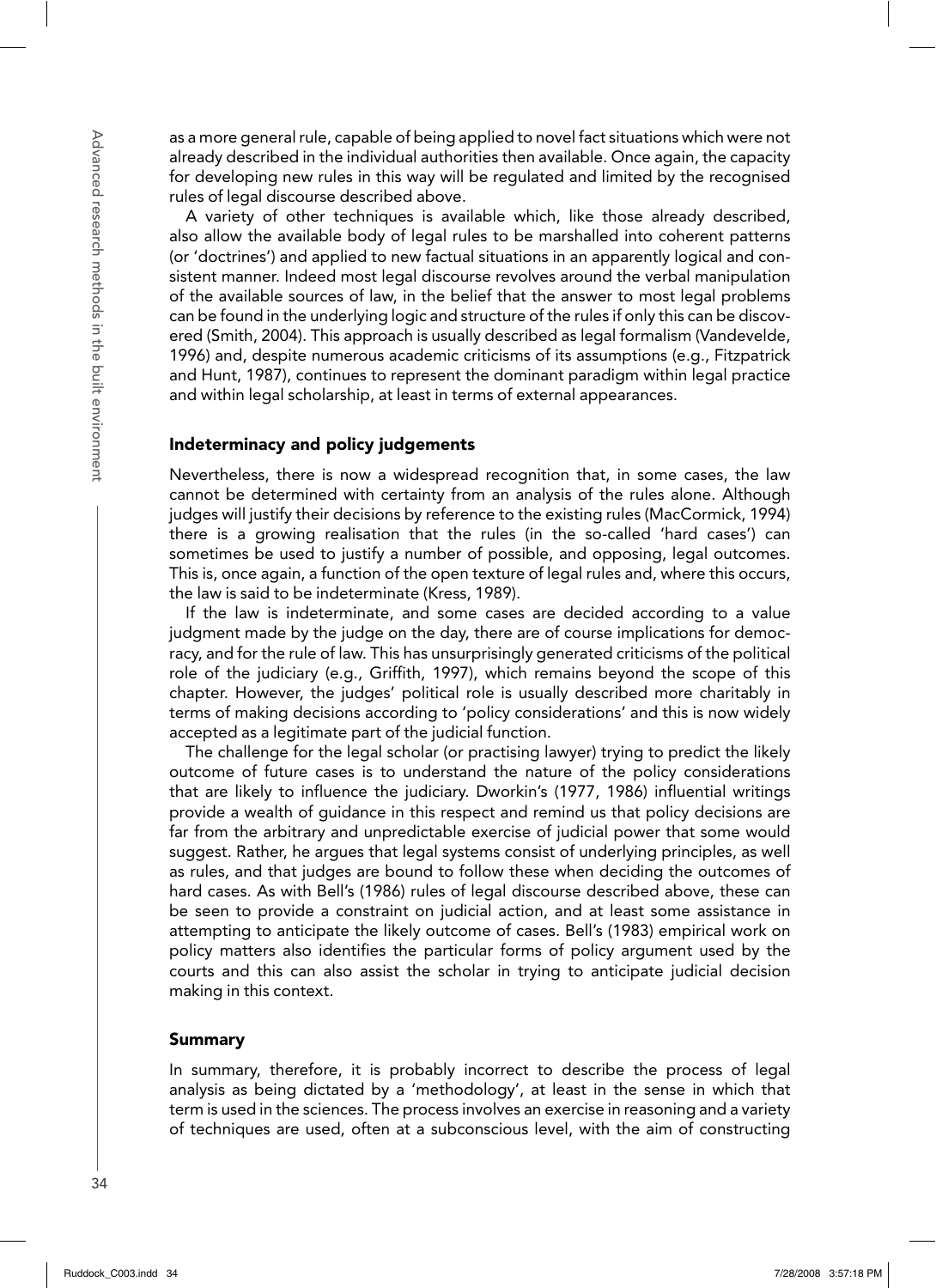an argument which is convincing according to accepted, and instinctive, conventions of discourse within the discipline.

Although the discourse is apparently conducted according to formalistic conventions it is also influenced by shared value (or policy) judgments which often remain unspoken. The 'methods' employed in legal scholarship are therefore neither consciously learned, nor consciously employed as is the case with scientific methods. The skills and conventions of legal analysis are instead learned at an instinctive level through exposure to the process, and they are then employed on the same basis in the development of legal argument. In much the same way that the use of an explicit methodology confers legitimacy in scientific research, credibility within legal scholarship is therefore dependent on the researcher's work demonstrating an understanding and adherence to the accepted conventions and norms of its discourse.

# **The cultural dimension**

#### **Disciplinary spectrum**

This lack of a formal research methodology, and the reliance on analysis and the development of argument within a prevailing academic discourse, is of course a particular feature of the arts and humanities family of disciplines to which law belongs. This places law at the 'soft' end of the familiar disciplinary spectrum. Using the well-known Biglan (1973) disciplinary model (illustrated in Figure 3.2) it can be seen that (in common with design), law differs from the dominant built environment research specialisms in this respect. Unlike law and design, the disciplines of technology, economics and management all belong either to the natural, or to the social sciences.

The science/arts & humanities distinction reflects genuine epistemological and methodological differences between the families of disciplines about the nature of



**Figure 3.2** Disciplinary model (Biglan, 1973).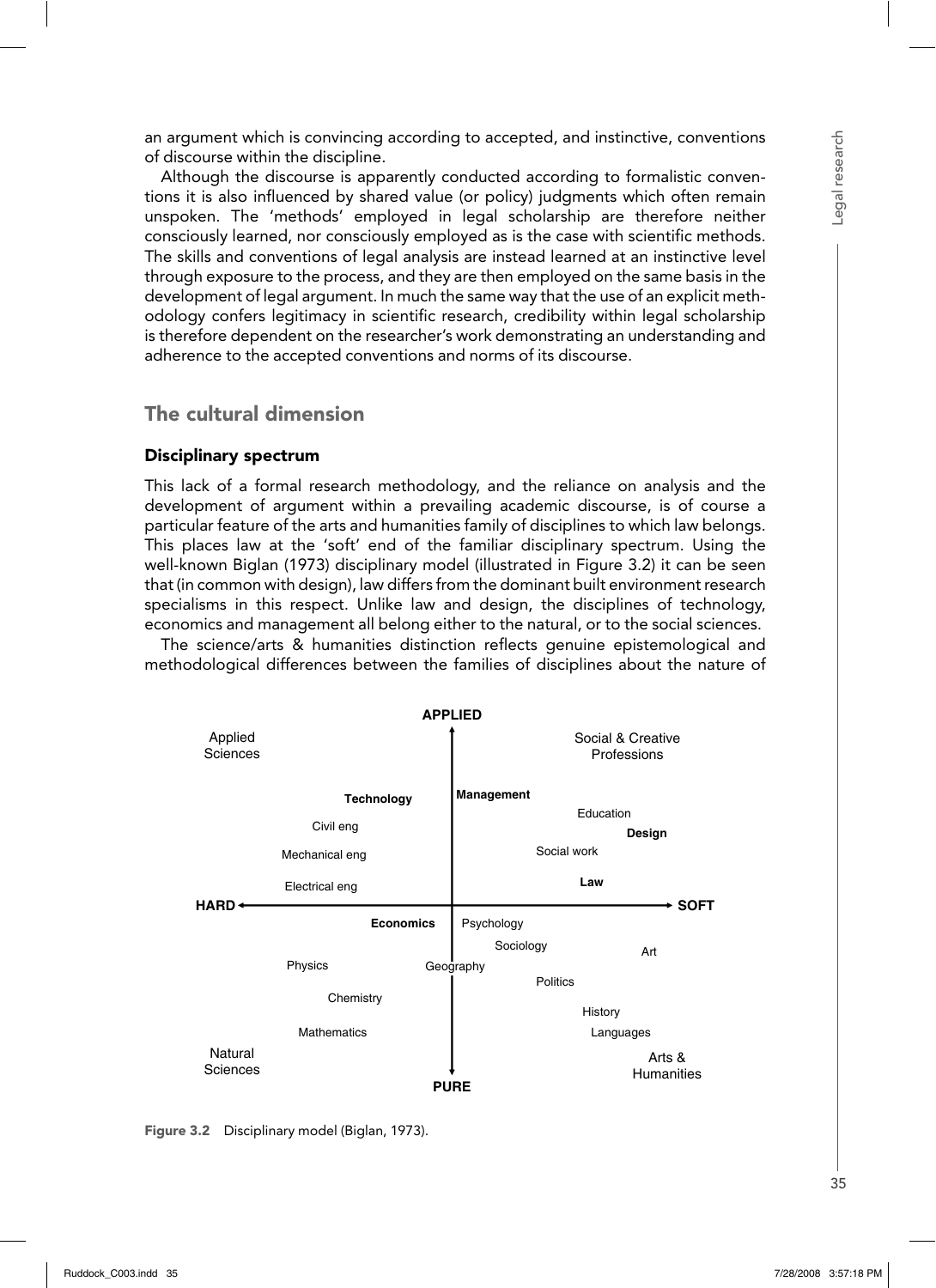knowledge, and about the manner of its production. Becher (1987) has described knowledge production in the sciences in terms of the cumulative and piecemeal accumulation of individual segments of knowledge which, over time, contribute to a comprehensive explanation of particular phenomena. He contrasts this with humanities disciplines like law. These, he describes, as being concerned with the organic development of knowledge through an ongoing process of reiterative enquiry. They address multifaceted, rather than discrete, problems and attempt, not to explain the individual components of phenomena, but to develop a holistic understanding of their overall complexity.

The dominance of the scientific disciplines within the built environment inevitably influences prevailing views about knowledge and knowledge production within the field. Indeed, the language of built environment research is often dominated by the rhetoric of the social sciences in particular. This is characterised by a concern with the traditional social science methodologies (see, e.g., Fellows and Liu, 2003) and with an emphasis on empirical investigations rather than the development of theoretical perspectives (Betts and Lansley, 1993; Brandon, 2002).

#### **Cultural challenges**

The epistemological and methodological differences between legal scholarship and most other built environment research styles also generate cultural differences between the two. These produce expectations regarding the external appearance of academic research within the field which legal scholars often struggle to satisfy. These may relate to expectations about the form and appearance of research outputs, about the process which is undertaken in generating the research, and about the more general behavioural characteristics of researchers within the field.

In their seminal work, Academic Tribes and Territories, Becher and Trowler (2001) have demonstrated how individual academic communities (tribes) develop cultural norms which are closely associated with the particular knowledge areas (territories) which they inhabit. In particular they demonstrate a close correlation between Biglan's (1973) hard/soft continuum of knowledge types (illustrated in Figure 3.2) and a corresponding continuum between what they describe as urban and rural research styles. Scientific research culture (including the prevailing culture within the built environment) conforms to an urban research pattern whilst the humanities (including law) typically exhibit the characteristics of a rural research community.

They find, for example, that urban research communities like the built environment focus on narrower and more short-term research topics, are more competitive and are more influenced by the availability of external funding than their rural counterparts. They also describe a greater tendency for urban areas to be dominated by charismatic research leaders (the so-called 'research stars') than rural areas. Urban research is faster moving and more gregarious than that within rural environments and is therefore characterised by more networks, a higher level of conference attendance and an increased incidence of team working than in rural settings.

The different patterns of working are also reflected in publication patterns and styles. Urban communities produce large numbers of short articles, often by multiple authors, whilst the outputs from rural communities like law are likely to be substantial, but less frequent, and authored by a single researcher. The gregarious teams of researchers in frenetic urban environments can therefore easily overlook their more solitary, and less visible, counterparts in rural fields. The danger for those operating in the rural subjects like law is that their lack of visibility can be mistaken for lack of activity.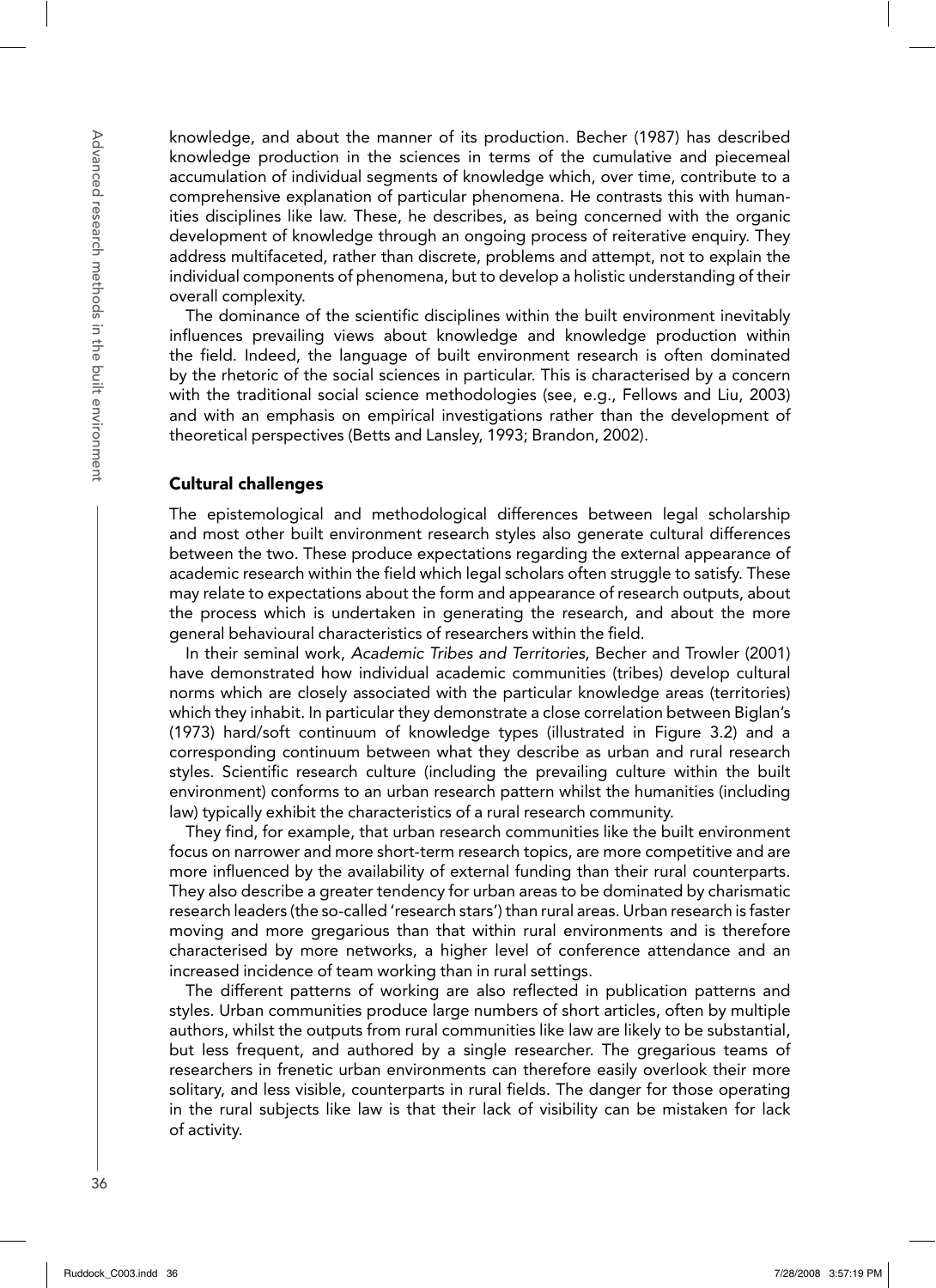More fundamentally, as illustrated by the quotations at the start of this chapter, cultural differences can sometimes obscure the academic merits of doctrinal work from those belonging to different disciplinary traditions. As a consequence, legal scholars' experiences of peer review within the built environment have not always been happy one's. Their work can all too easily be dismissed as lacking a methodology, as being based only on opinion, or even as being 'not research' by peers operating within a scientific, rather than a humanities paradigm.

# **Conclusion**

The chapter has shown that the normative process of doctrinal analysis is the defining characteristic of most legal scholarship. It has demonstrated how this places it within the humanities' tradition with corresponding methodologies and cultural norms. As the built environment research community operates overwhelmingly within a scientific paradigm it embraces different methodologies and cultural norms from those traditionally associated with legal scholarship with consequent difficulties for communication.

In common with other humanities' disciplines, most legal scholarship is not concerned with empirical investigation, but with the analysis and manipulation of theoretical concepts. The methodologies employed therefore differ from those of the sciences and are probably more accurately categorised, in social science terms, as techniques of qualitative analysis. As has been seen, deductive and inductive logic, the use of analogical reasoning and policy analysis all feature strongly within this process.

Crucially however, as the process is one of analysis rather than data collection, no purpose would be served by including a methodology section within a doctrinal research publication and one is never likely to find one. This is perhaps the most striking difference between the appearance of research outputs in the two traditions, and the one which has historically caused most difficulty for legal scholars when subject to peer review by other built environment researchers.

This chapter began by highlighting the failure of the legal research community to adequately explain itself to its peers in other disciplines and, in this sense, it can hardly complain if those peers then judge it by standards other than its own. Communication between disciplines is one of the great challenges to achieving genuine interdisciplinary rigour and that challenge is never greater then when trying to bridge the gulf between the humanities and the sciences.

Nevertheless, it is surely incumbent on all of us within the built environment research community to do precisely that. This involves developing at least an awareness of practices within the field's various disciplines. But it also involves a willingness to reflect upon our own previously unquestioned assumptions about the practices in our own discipline, and to articulate these for the benefit of others within the field. It is hoped that the above account might make some contribution to this process by increasing understanding (perhaps amongst legal scholars as well as others) about the nature of legal research, and about how it differs from other research within the built environment.

# **References**

Arthurs, H.W. (1983) Law and Learning: Report to the Social Sciences and Humanities Research Council of Canada by the Consultative Group on Research and Education in Law, Information Division, Social Sciences and Humanities Research Council of Canada, Ottawa.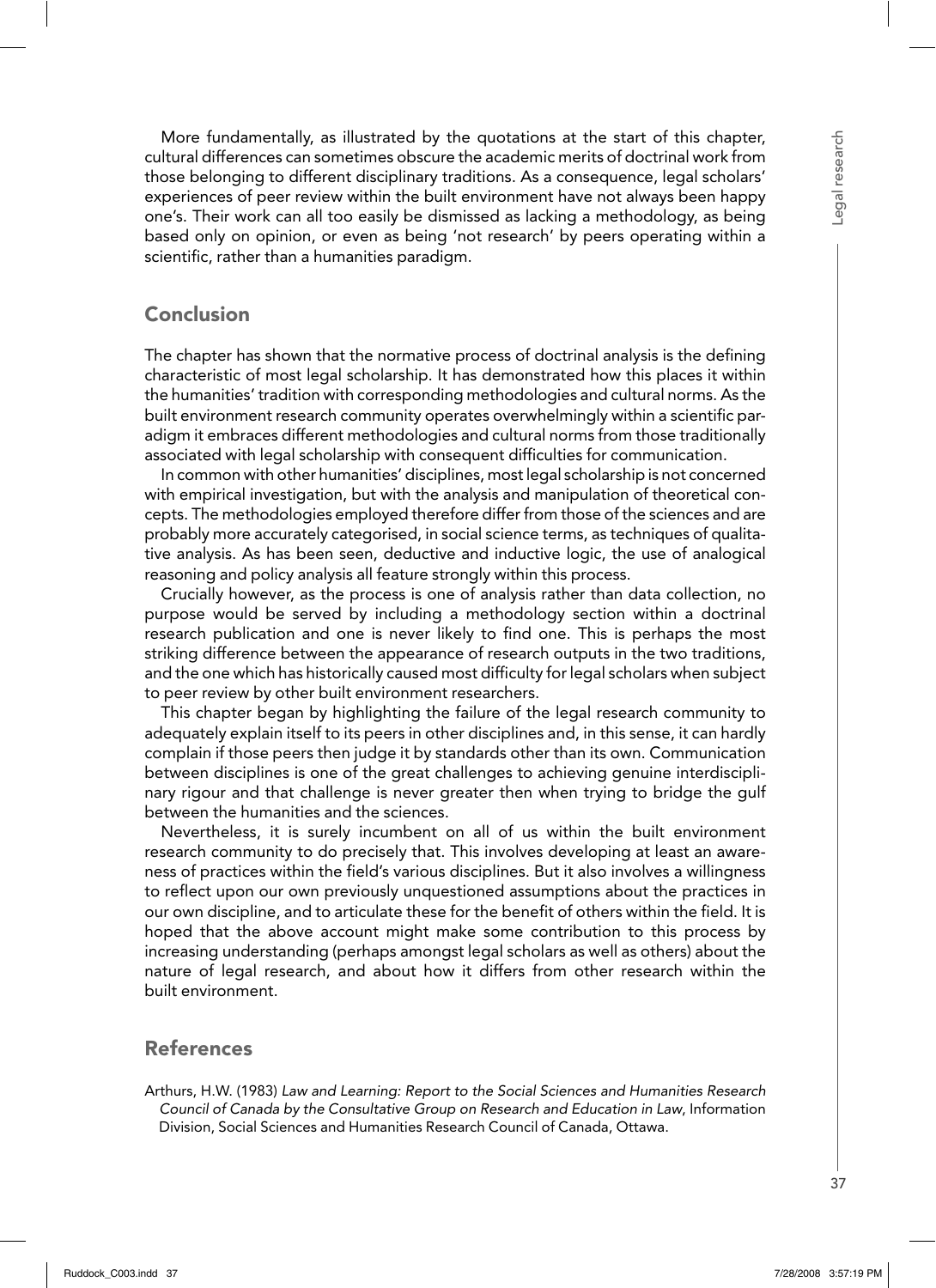- Advanced research methods in the built environment Advanced research methods in the built environment
- Becher, T. (1981) Towards a definition of disciplinary cultures, Studies in Higher Education, 6, 109–122.
- Becher, T. (1987) The disciplinary shaping of the profession, in Clark, B.R. (ed.) The Academic Profession, University of California Press, Berkeley, California.
- Becher, T. and Trowler, P.R. (2001) Academic Tribes and Territories, SRHE and Open University Press, Buckingham.
- Bell, J. (1983) Policy Arguments in Judicial Decisions, Clarendon Press, Oxford.
- Bell, J. (1986) The acceptability of legal arguments, in MacCormick, N. and Birks, P. (eds) The Legal Mind: Essays for Tony Honoré, Clarendon Press, Oxford.
- Betts, M. and Lansley, P. (1993) Construction management and economics: A review of the first ten years, Construction Management and Economics, 11(4), 221–245.
- Biglan, A. (1973) The characteristics of subject matters in different academic areas, Journal of Applied Psychology, 57(3), 195–203.
- Bix, B. (2003) Jurisprudence: Theory and Context (3rd Edition), Sweet & Maxwell, London.
- Brandon, P. (2002) Overview Report on 2001 Research Assessment Exercise, Panel No. 33: Built Environment. Higher Education & Research Opportunities in the United Kingdom, available at http://admin.hero.ac.uk/rae/overview/docs/UoA33.doc
- Campbell, C.M. and Wiles, P. (1976) The study of law in society in Britain, Law and Society Review, 547–578.
- Card, R. (2002) The legal scholar, The Reporter: Newsletter of the Society of Legal Scholars, 25, 5–12.
- Chynoweth, P. (2006) The built environment interdiscipline: A theoretical model for decision makers in research and teaching, Proceedings of the International Conference on Building Education and Research (CIB W89 BEAR 2006), 10–13 April 2006, Hong Kong Polytechnic University, Hong Kong, People's Republic of China.
- Cownie, F. (2004) Legal Academics: Culture and Identities, Hart Publishing, Oxford and Portland, Oregon.
- Dworkin, R. (1977) Taking Rights Seriously, Duckworth, London.
- Dworkin, R. (1986) Law's Empire, Harvard University Press, Cambridge, Massachusetts.
- Fellows, R. and Liu, A. (2003) Research Methods for Construction (2nd Edition), Blackwell Publishing, Oxford.
- Fitzpatrick, P. and Hunt, A. (eds) (1987) Critical Legal Studies, Basil Blackwell, Oxford.
- Griffith, J.A.G. (1997) The Politics of the Judiciary (5th Edition), Fontana Press, London.
- Hart, H.L.A. (1961) The Concept of Law, Clarendon Press, Oxford.
- Kelsen, H. (1967) in Knight, M. (trans) The Pure Theory of Law, University of California Press, Berkeley, California.
- Kress, K. (1989) Legal indeterminacy, California Law Review, 77(235), 283–337.
- MacCormick, N. (1994) Legal Reasoning and Legal Theory, Clarendon Press, Oxford.
- Murphy, W.T. and Roberts, S. (1987) Introduction (to the Special Issue on Legal Scholarship), Modern Law Review, 50(6), 677–687.
- Schwandt, T.A. (2000) Three epistemological stances for qualitative inquiry: Interpretivism, hermeneutics and social constructionism, in Denzin, N.K. and Lincoln, Y.S. (eds) Handbook of Qualitative Research (2nd Edition), Sage Publications, Thousand Oaks, London and New Delhi.
- Smith, S.D. (2004) Law's Quandary, Harvard University Press, Cambridge, Massachusetts and London.
- Vandevelde, K.J. (1996) Thinking Like a Lawyer: An Introduction to Legal Reasoning, Westview Press, Boulder, Colorado.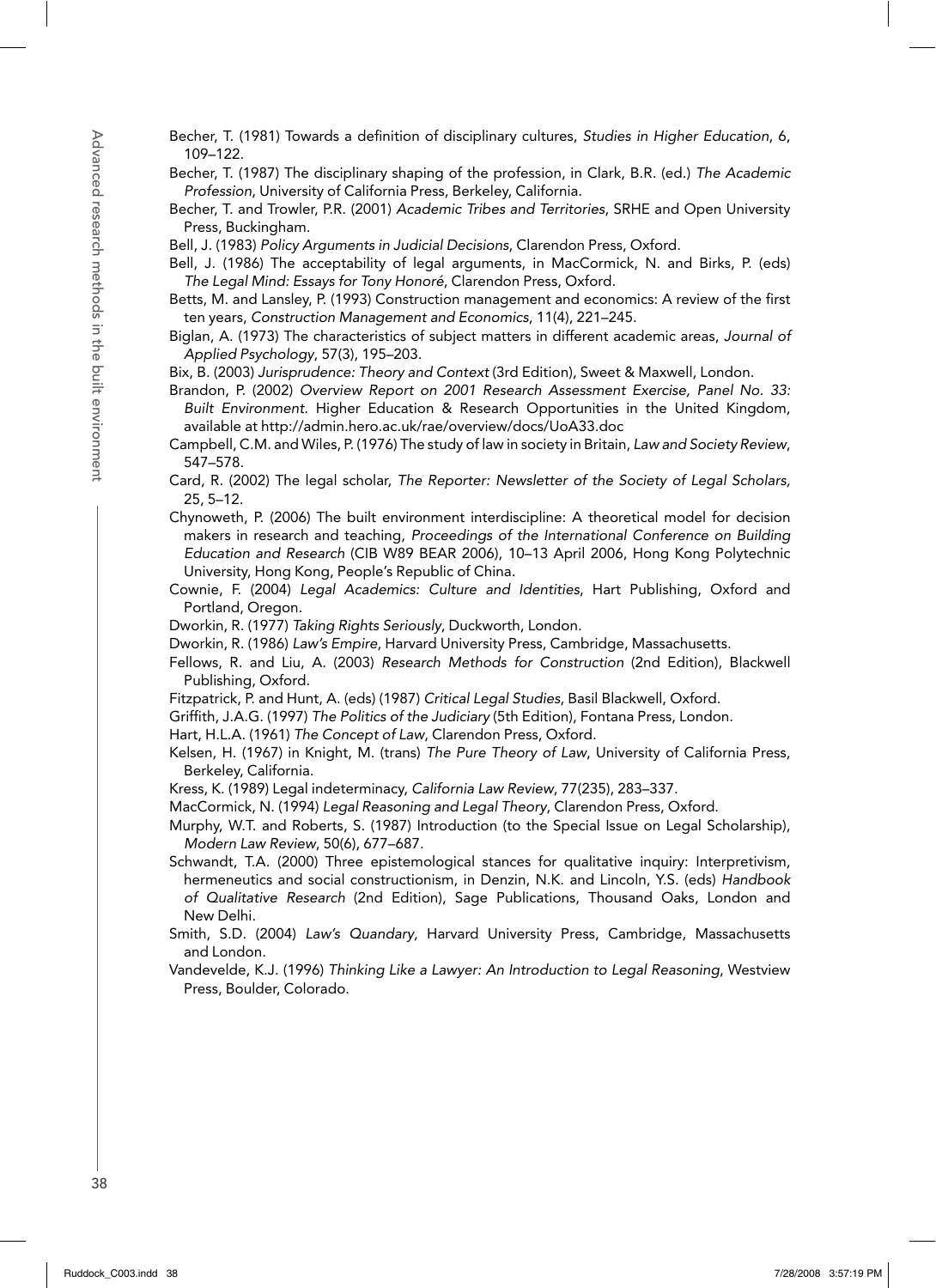# Advanced Research Methods in the Built Environment

EDITED BY **Andrew Knight** School of Architecture Design and the Built Environment Nottingham Trent University

**Les Ruddock** School of the Built Environment University of Salford

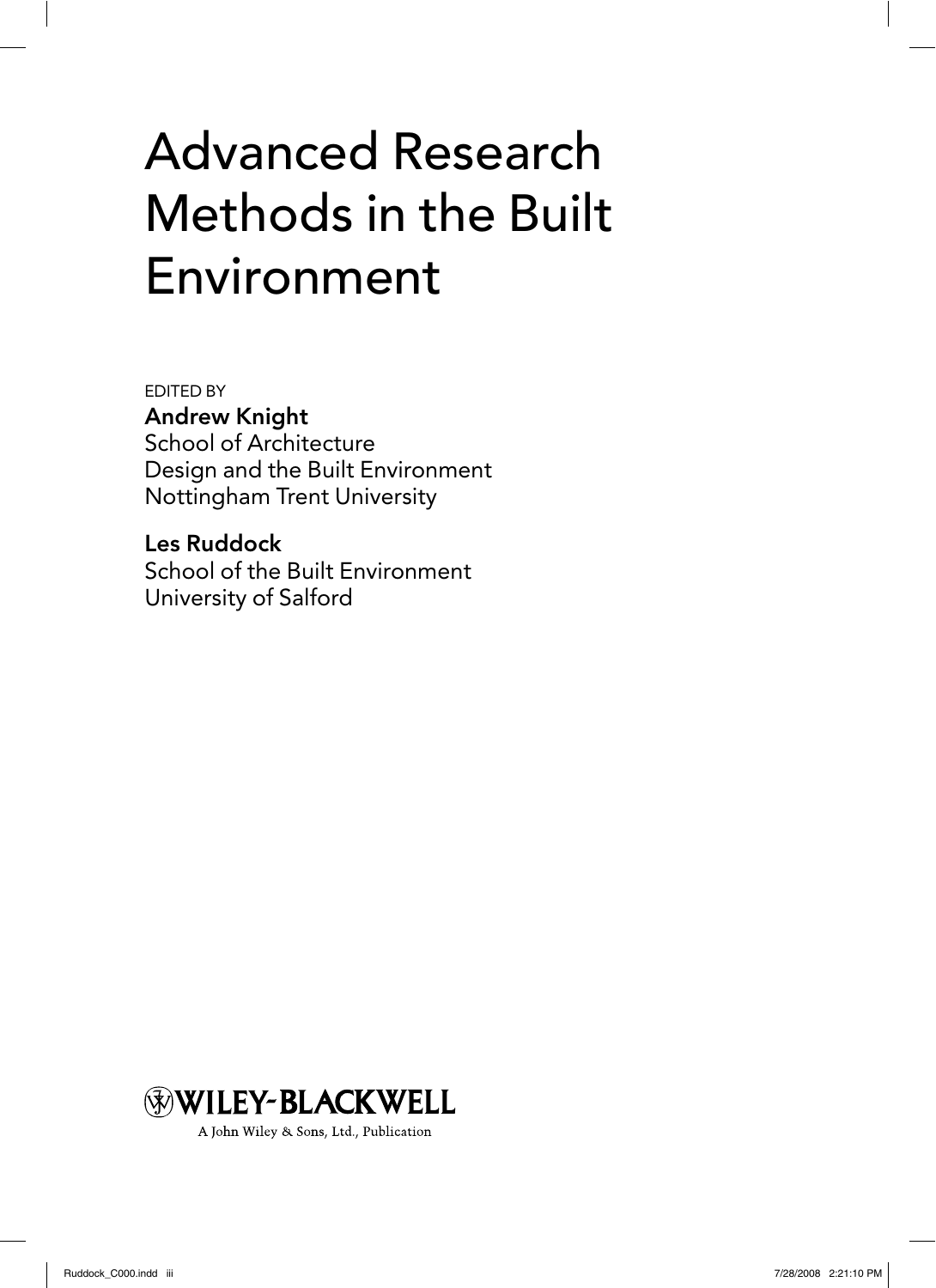This edition first published 2008 © 2008 Blackwell Publishing Ltd

Blackwell Publishing was acquired by John Wiley & Sons in February 2007. Blackwell's publishing programme has been merged with Wiley's global Scientific, Technical, and Medical business to form Wiley-Blackwell.

Registered office John Wiley & Sons Ltd, The Atrium, Southern Gate, Chichester, West Sussex, PO19 8SQ, United Kingdom

Editorial offices 9600 Garsington Road, Oxford, OX4 2DQ, United Kingdom 2121 State Avenue, Ames, Iowa 50014-8300, USA

For details of our global editorial offices, for customer services and for information about how to apply for permission to reuse the copyright material in this book please see our website at www.wiley.com/wiley-blackwell.

The right of the author to be identified as the author of this work has been asserted in accordance with the Copyright, Designs and Patents Act 1988.

All rights reserved. No part of this publication may be reproduced, stored in a retrieval system, or transmitted, in any form or by any means, electronic, mechanical, photocopying, recording or otherwise, except as permitted by the UK Copyright, Designs and Patents Act 1988, without the prior permission of the publisher.

Wiley also publishes its books in a variety of electronic formats. Some content that appears in print may not be available in electronic books.

Designations used by companies to distinguish their products are often claimed as trademarks. All brand names and product names used in this book are trade names, service marks, trademarks or registered trademarks of their respective owners. The publisher is not associated with any product or vendor mentioned in this book. This publication is designed to provide accurate and authoritative information in regard to the subject matter covered. It is sold on the understanding that the publisher is not engaged in rendering professional services. If professional advice or other expert assistance is required, the services of a competent professional should be sought.

Library of Congress Cataloging-in-Publication Data

Advanced research methods in the built environment /edited by Andrew Knight, Les Ruddock.

 p. cm. Includes bibliographical references and index. ISBN 978-1-4051-6110-7 (pbk. : alk. paper) 1. Building–Research. 2. Research–Methodology. I. Knight, Andrew, 1972- II. Ruddock, Leslie, 1950-

TH213.5.A38 2008 690.072–dc22

#### 2008013079

A catalogue record for this book is available from the British Library.

Set in 9.5/11.5 pt Avenir by Newgen Imaging Systems Pvt. Ltd, Chennai, India Printed in Singapore by Fabulous Printers Pte Ltd

1 2008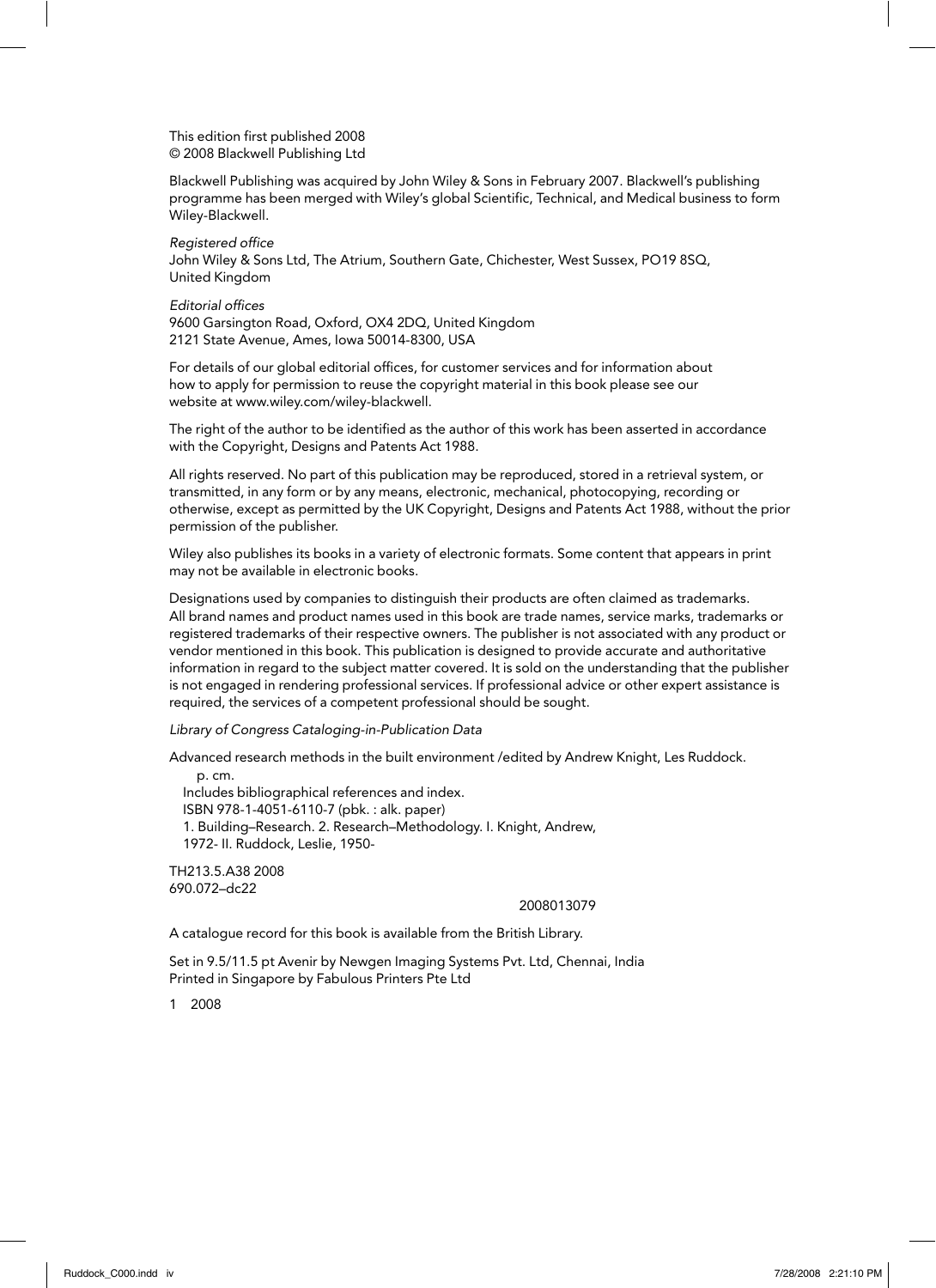# Foreword

This book sets out to complement the more standard research methods textbooks available, by broadening and deepening the treatment given. A range of very experienced researchers thus provide perspectives on a wide variety of research paradigms, but there are also contributions concerning the 'nitty gritty' of research practice. This is all delivered solidly within the context of built environment research.

Together the contributions provide a wealth of wisdom and insights for the postgraduate researcher, or indeed the ambitious undergraduate or curious established researcher.

The diversity of the subjects covered is an indication of the complexity of the built environment research domain. The quality of the material is a very positive measure of the level of maturity that this research discipline has now reached.

#### **Professor Peter Barrett MSc, PhD, DSc, FRICS**

Pro-Vice Chancellor for Research, University of Salford President of the CIB (International Council for Research and Innovation in Building and Construction)

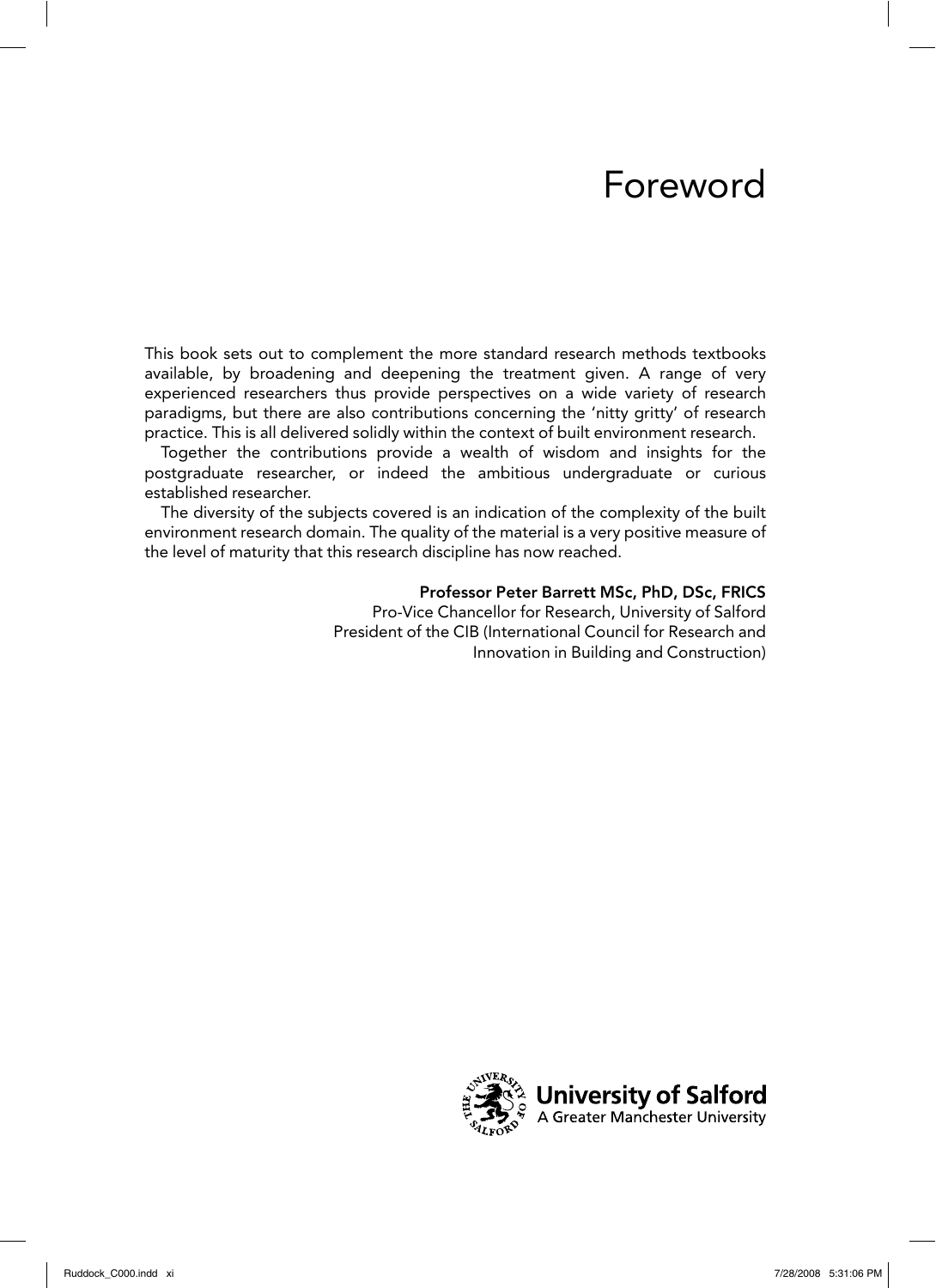# **Contents**

|                | Foreword<br>Introduction<br>xiii<br>Contributors<br>xix                                                                                       |              |
|----------------|-----------------------------------------------------------------------------------------------------------------------------------------------|--------------|
| 1              | Methodological Pluralism in Construction Management<br>Research<br><b>Andrew Dainty</b>                                                       | 1            |
|                | Introduction                                                                                                                                  | 1            |
|                | Research strategy and design                                                                                                                  | 3<br>4       |
|                | The dominant research paradigm within construction management<br>Discussion: The implications of methodological uniformity                    | 6            |
|                | The case for methodological pluralism in construction management research<br>Challenges in undertaking multi-paradigm research<br>Conclusions | 8<br>9<br>10 |
|                | Acknowledgements                                                                                                                              | 11           |
|                | Note<br>References                                                                                                                            | 11<br>12     |
| $\overline{2}$ | <b>Architectural Research</b><br>Alan Penn                                                                                                    | 14           |
|                | Introduction                                                                                                                                  | 14           |
|                | A sketch of architectural design                                                                                                              | 15           |
|                | The structure of architectural research                                                                                                       | 17           |
|                | Space syntax and the social logic of space                                                                                                    | 18           |
|                | Conclusion<br><b>Note</b>                                                                                                                     | 25<br>27     |
|                | References                                                                                                                                    | 27           |
| 3              | Legal Research                                                                                                                                | 28           |
|                | Paul Chynoweth                                                                                                                                |              |
|                | Introduction<br>The epistemology of legal scholarship                                                                                         | 28<br>28     |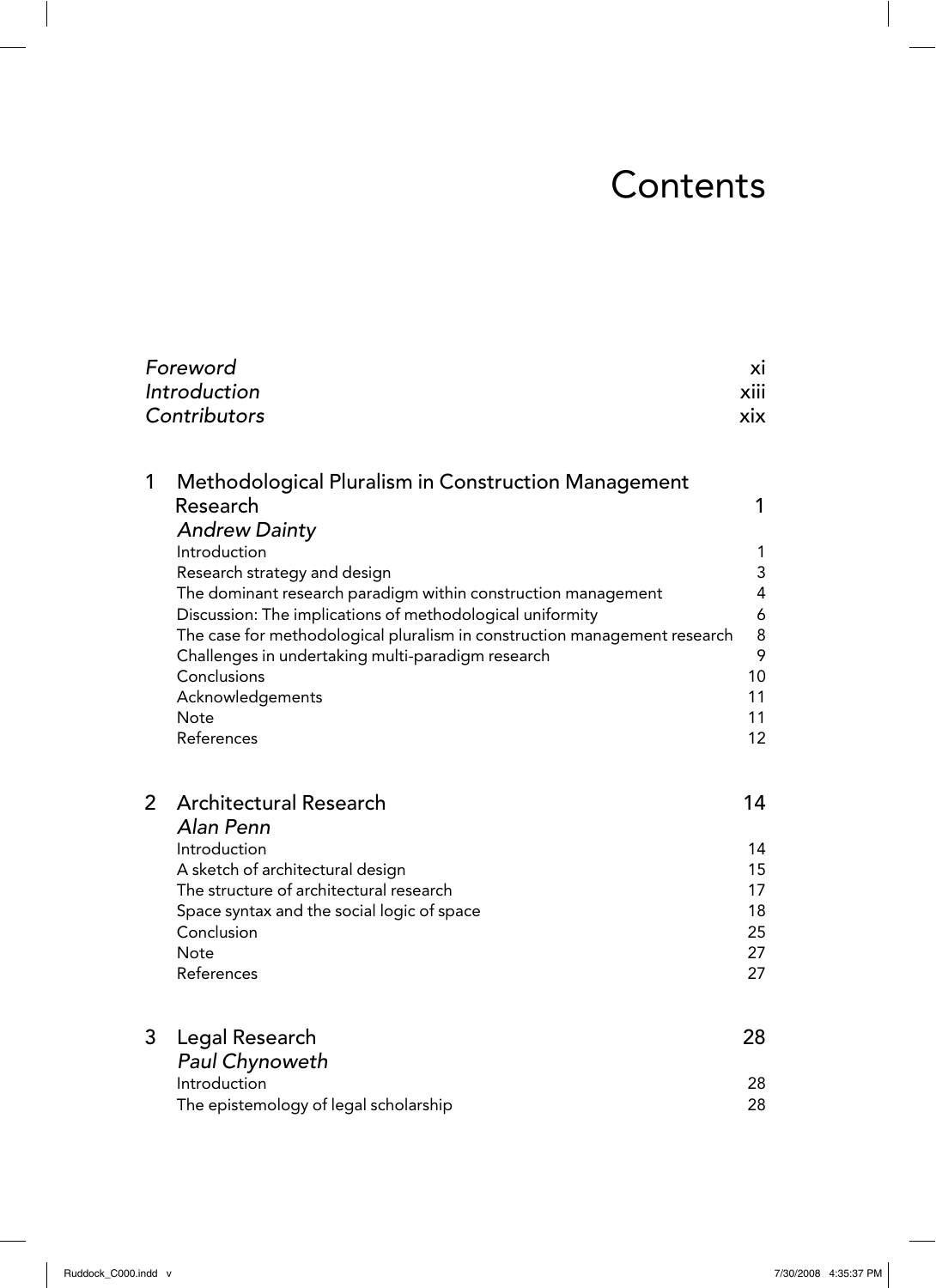|   | In search of a methodology<br>The cultural dimension<br>Conclusion<br>References | 31<br>35<br>37<br>37 |
|---|----------------------------------------------------------------------------------|----------------------|
| 4 | <b>Feminist Research</b><br><b>Pat Morton and Sara Wilkinson</b>                 | 39                   |
|   | Introduction                                                                     | 39                   |
|   | What is feminist research?                                                       | 39                   |
|   | Locating feminism in the social sciences                                         | 40                   |
|   | Locating the feminist researcher<br>Ethical considerations                       | 42<br>43             |
|   | Standpoint epistemologies                                                        | 44                   |
|   | Participatory action research                                                    | 45                   |
|   | Oral histories and diaries and women's voices                                    | 45                   |
|   | Can anyone be a feminist researcher?                                             | 46                   |
|   | Conclusions                                                                      | 48                   |
|   | References                                                                       | 48                   |
| 5 | Approaches to Economic Modelling and Analysis<br>Les Ruddock                     | 51                   |
|   | Introduction                                                                     | 51                   |
|   | General economic models                                                          | 51                   |
|   | Relationships between economic variables - econometrics                          | 52                   |
|   | Approaches and applications in the construction sector                           | 56                   |
|   | Conclusions                                                                      | 61                   |
|   | References                                                                       | 62                   |
| 6 | Epistemology                                                                     | 64                   |
|   | <b>Andrew Knight and Neil Turnbull</b>                                           |                      |
|   | Introduction                                                                     | 64                   |
|   | Concepts                                                                         | 65                   |
|   | Classical epistemology                                                           | 66                   |
|   | Modern epistemology                                                              | 68                   |
|   | Postmodernism and the critique of epistemology                                   | 71                   |
|   | Conclusion                                                                       | 72                   |
|   | References                                                                       | 74                   |
| 7 | <b>Scientific Theories</b>                                                       | 75                   |
|   | Göran Runeson and Martin Skitmore                                                |                      |
|   | Introduction                                                                     | 75                   |
|   | The philosophy behind theories                                                   | 75                   |
|   | Scientific theories                                                              | 76                   |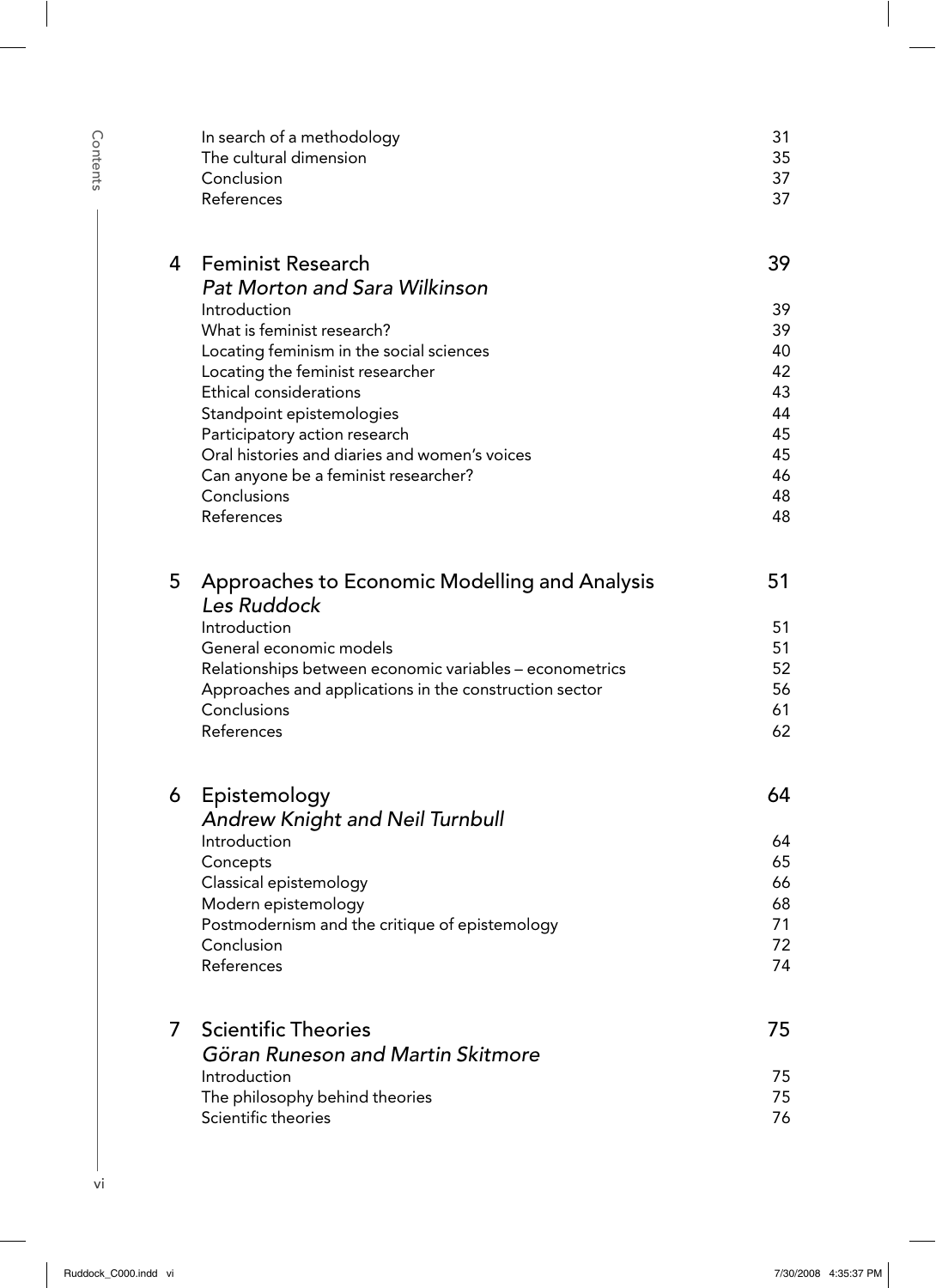|    | Working as a scientist<br>The plot gets complex<br>Testing social science theories<br>A solution (or two)<br>Building new theories<br>Conclusions<br>References                                                                                                                                                                                                                                                            | 77<br>78<br>79<br>83<br>83<br>84<br>84                                                 |
|----|----------------------------------------------------------------------------------------------------------------------------------------------------------------------------------------------------------------------------------------------------------------------------------------------------------------------------------------------------------------------------------------------------------------------------|----------------------------------------------------------------------------------------|
| 8  | <b>Grounded Theory</b><br>Kirsty Hunter and John Kelly<br>Introduction<br>What is grounded theory?<br>Substantive to formal theory<br>Data collection and analysis<br>The theory building procedure<br>Data sorting<br>Coding and comparison groups<br>Theory development in case studies<br>Grounded theory challenges<br>Scope and limitations of theory<br>A good theory<br>The derived theory<br>Summary<br>References | 86<br>86<br>86<br>87<br>89<br>90<br>91<br>91<br>93<br>93<br>94<br>95<br>96<br>96<br>97 |
| 9  | <b>Case Study Research</b><br>David Proverbs and Rod Gameson<br>Introduction<br>Case study research: An overview<br>Designing case studies<br>Identifying and selecting the case(s)<br>Collecting the information<br>Analysing the information<br>Writing up<br>Example<br>Conclusions<br>Acknowledgement<br><b>Notes</b><br>References                                                                                    | 99<br>99<br>99<br>100<br>101<br>101<br>103<br>104<br>104<br>108<br>109<br>110<br>110   |
| 10 | Interviews: A Negotiated Partnership<br><b>Richard Haigh</b><br>Introduction<br>The interview method                                                                                                                                                                                                                                                                                                                       | 111<br>111<br>112                                                                      |
|    |                                                                                                                                                                                                                                                                                                                                                                                                                            |                                                                                        |

Contents **Contents**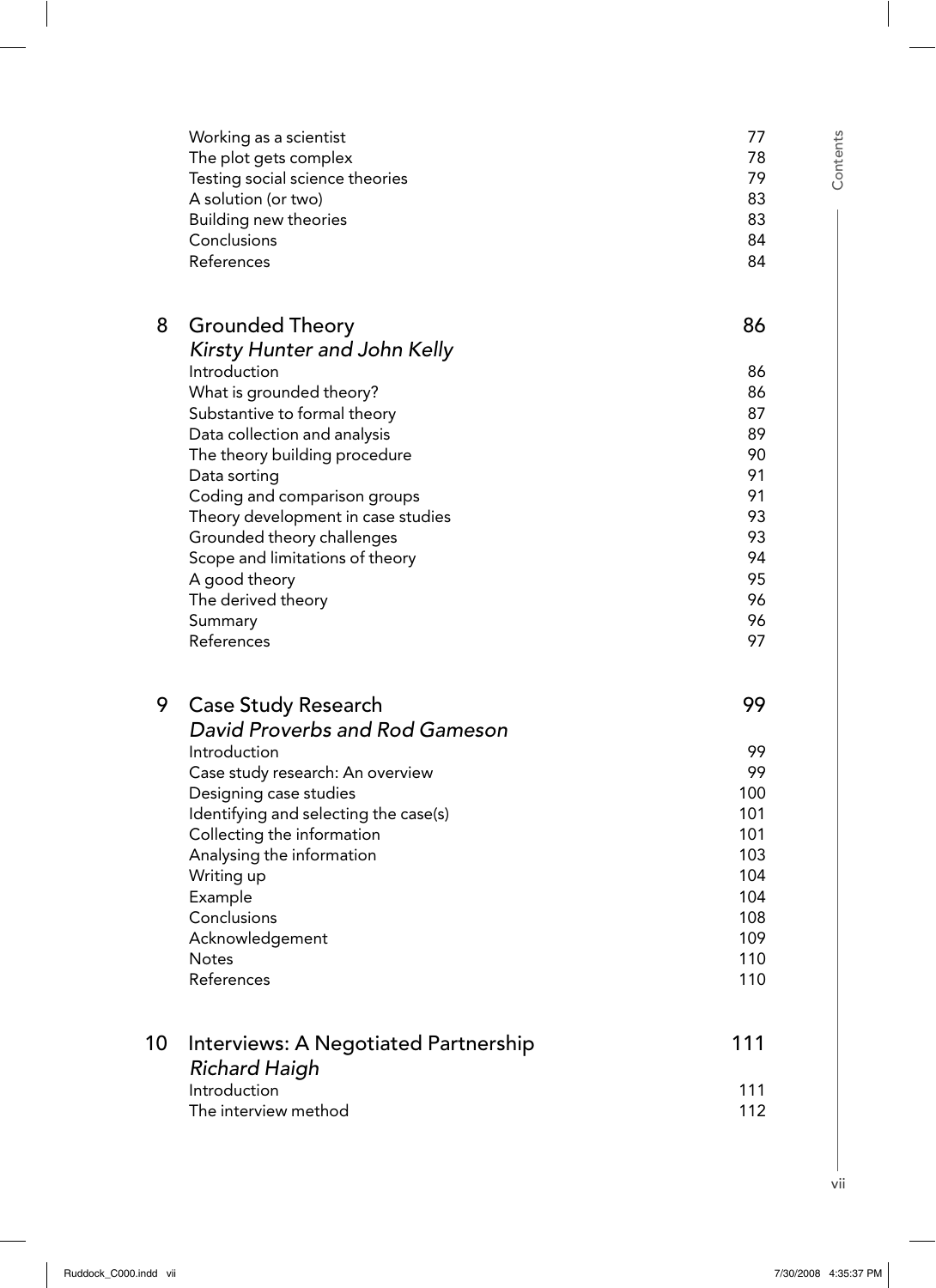|                 | Interviews in the built environment disciplines<br>Planning, conducting and analysing interviews<br>Conclusion<br>References<br>Further reading                                                                                                                                     | 115<br>116<br>120<br>120<br>120                                                                |
|-----------------|-------------------------------------------------------------------------------------------------------------------------------------------------------------------------------------------------------------------------------------------------------------------------------------|------------------------------------------------------------------------------------------------|
| 11              | Questionnaire Design and Factor Analysis<br>Mike Hoxley<br>Introduction<br>Construction<br>Attitude scales<br>Piloting<br>Sampling<br>Administration<br>Coding<br>Software packages<br>Coding missing values<br>Data entry<br>Factor analysis<br>Summary<br>References              | 122<br>122<br>123<br>124<br>125<br>125<br>126<br>127<br>127<br>127<br>128<br>128<br>133<br>134 |
| 12 <sup>°</sup> | Using Software to Analyse Qualitative Data<br><b>Andrew King</b><br>Introduction<br>Why use software?<br>Comparison of software<br>Methodology and software<br>Analytic distance<br>Learning to use CAQDAS<br>The quality of qualitative research<br>Conclusion<br>References       | 135<br>135<br>136<br>136<br>137<br>139<br>139<br>140<br>141<br>141                             |
| 13              | <b>Getting Started in Quantitative Analysis</b><br>Chris Leishman<br>Introduction<br>The essence of sampling theory<br>Other common forms of hypothesis test<br>Inference and causality - basic regression models<br>Multiple regression models<br>Concluding remarks<br>References | 144<br>144<br>145<br>147<br>148<br>150<br>153<br>154                                           |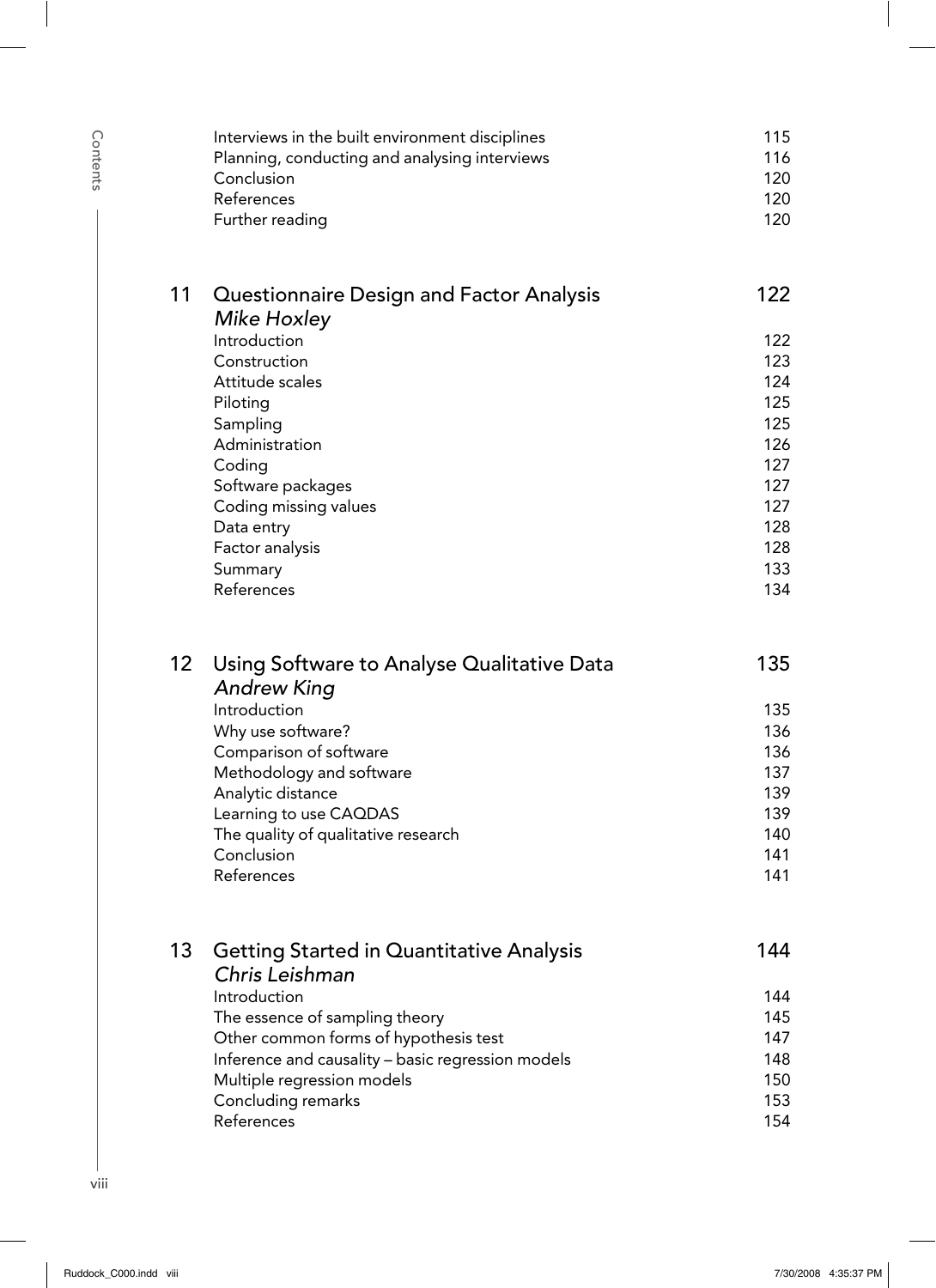| 14 | Artificial Neural Network Modelling Techniques for<br>Applied Civil and Construction Engineering Research<br>Abdelhalim Boussabaine and Richard Kirkham | 155               |
|----|---------------------------------------------------------------------------------------------------------------------------------------------------------|-------------------|
|    | Introduction<br>First concepts<br>System dynamics                                                                                                       | 155<br>155<br>157 |
|    | Network structure and nomenclature                                                                                                                      | 158               |
|    | System architecture design<br>Recent advances in construction and civil engineering research                                                            | 160<br>166        |
|    | Neuro-fuzzy modelling                                                                                                                                   | 167               |
|    | Conclusion: Why neuro-fuzzy models?                                                                                                                     | 167               |
|    | References                                                                                                                                              | 169               |
| 15 | Social Network Analysis                                                                                                                                 | 171               |
|    | <b>Stephen Pryke</b>                                                                                                                                    |                   |
|    | Introduction                                                                                                                                            | 171               |
|    | Why choose social network analysis?<br>Concepts and terminology                                                                                         | 172<br>173        |
|    | Finally on SNA theory and techniques                                                                                                                    | 178               |
|    | Software for the analysis of networks                                                                                                                   | 178               |
|    | Conclusion                                                                                                                                              | 180               |
|    | References                                                                                                                                              | 181               |
| 16 | <b>Managing the Thesis</b>                                                                                                                              | 183               |
|    | Alan Griffith and Paul Watson                                                                                                                           |                   |
|    | Introduction                                                                                                                                            | 183               |
|    | Defining the thesis<br>Having a clear research focus                                                                                                    | 183<br>184        |
|    | Developing and managing the draft thesis                                                                                                                | 185               |
|    | Producing the final version of the thesis                                                                                                               | 188               |
|    | Knowing the thesis and preparing for the viva voce                                                                                                      | 189               |
|    | Conclusions                                                                                                                                             | 192               |
|    | References<br>Further reading                                                                                                                           | 192<br>192        |
|    |                                                                                                                                                         |                   |
| 17 | Getting Your Research Published in Refereed Journals<br><b>Will Hughes</b>                                                                              | 193               |
|    | Introduction                                                                                                                                            | 193               |
|    | Writing good journal papers                                                                                                                             | 193               |
|    | Elements of a journal submission                                                                                                                        | 198               |
|    | Editorial processes<br>Publication and dissemination                                                                                                    | 202<br>205        |
|    | Conclusion                                                                                                                                              | 205               |
|    | <b>Note</b>                                                                                                                                             | 206               |
|    | References                                                                                                                                              | 206               |